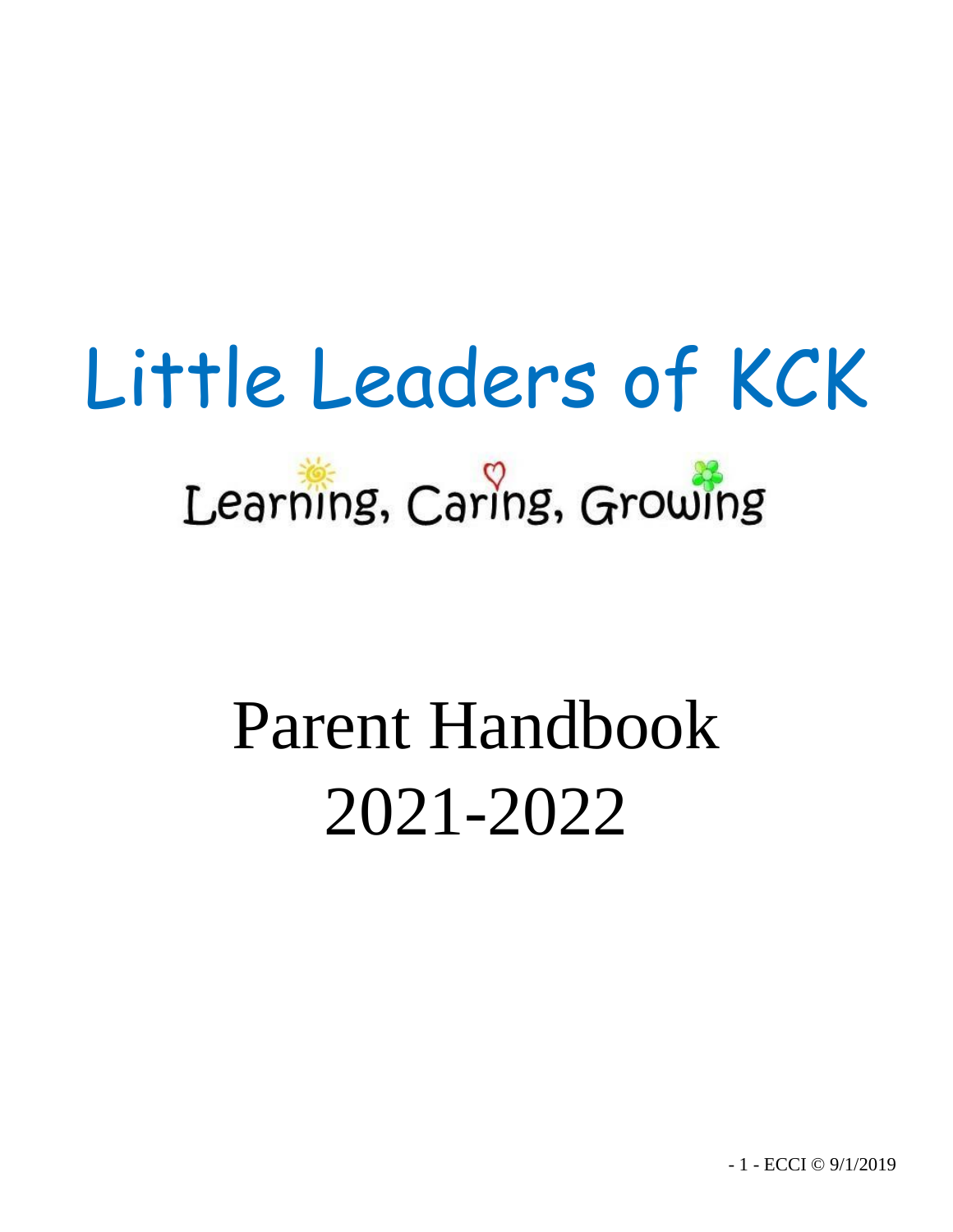### Little Leaders of KCK Learning, Caring, Growing

Welcome to Little Leaders! We are so excited to be enrolling your child in our program. At Little Leaders, your child will have the opportunity to explore, create, and imagine while developing academically, socially, emotionally, and physically. These opportunities will take place in a safe, nurturing environment under the guidance of loving, experienced teachers who are professional, positive, and passionate about the care and education of young children and helping your child grow to become a leader in school and the community.

#### **Our Founders**

Little Leaders is independently owned and operated by Christi Eaton and Kim Maples who have been working in Early Childhood Education since 2006 with the vision to help every child in their care not just be *ready* for kindergarten, but ready to *shine*. This vision has developed into a program that emphasizes literacy development and mathematic foundations while remembering that children learn best through fun and engaging activities. At every stage of development, from toddlers to pre-K, our teachers are dedicated to making sure each little leader is *Ready for Tomorrow™*.

Christi Eaton serves as our Executive Director and has been in the education profession for 23 years. She has worked with preschool children and school-age children through fifth grade. Christi graduated from the University of Missouri in 1998 with a dual degree in Elementary Education and Early Childhood Education. She also holds a Master's Degree in Teaching and Leadership as well as a Reading Specialist Certification. In addition, Christi received her National Board Certification in 2006. Christi is also a Professional Development Specialist. This allows her to positively influence the next generation of Early Childhood educators as they work to obtain their CDA.

- 2 - ECCI © 9/1/2019 Kim Maples serves as our Executive Operating Director and has been in education for 27 years. In that time, she has had the opportunity to teach preschool through fifth grade. She graduated from the University of Kansas in 1993 with a degree in elementary education and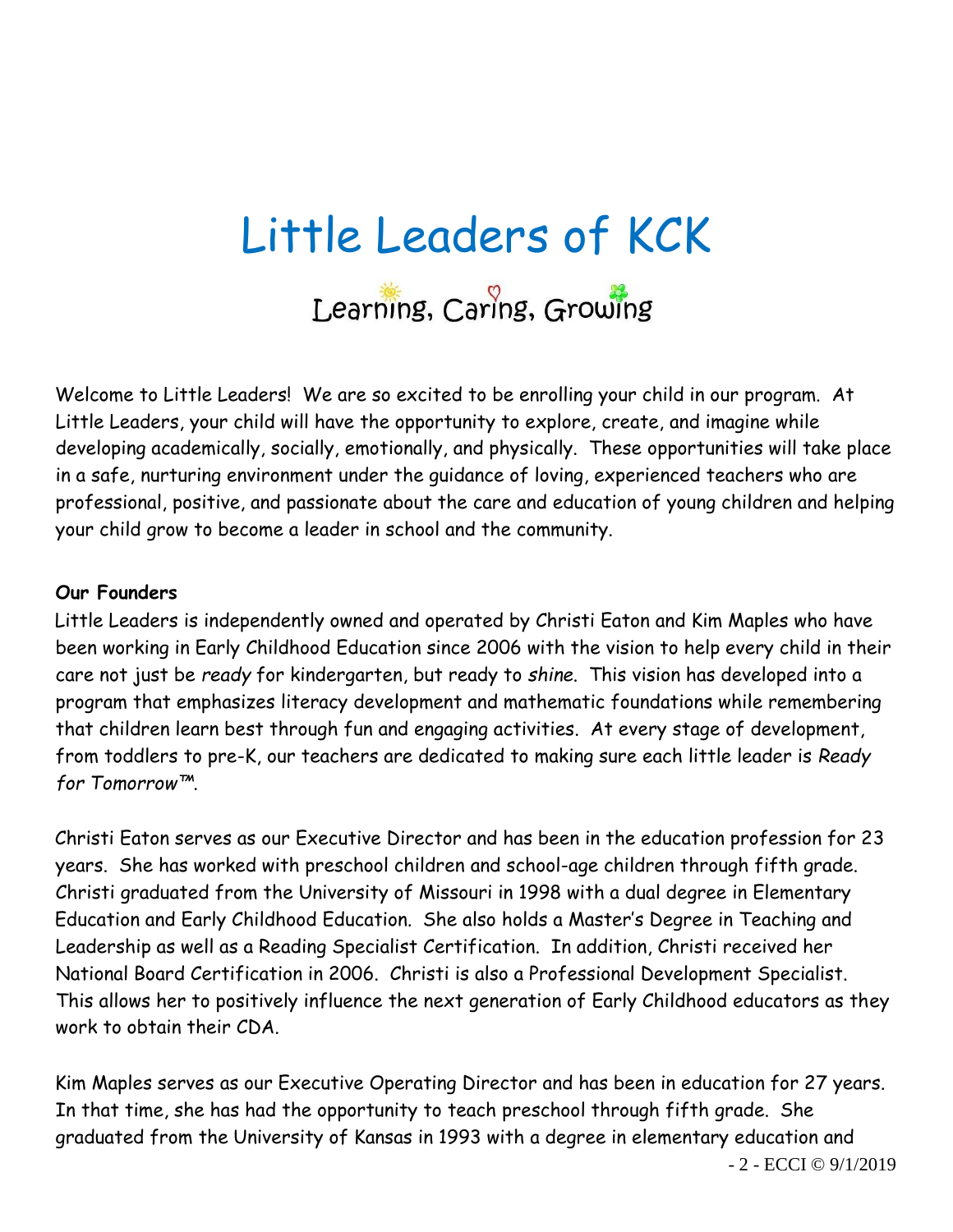completed the teacher certification program in 1994. Kim has a Master's Degree in Curriculum and Instruction and received her Reading Specialist Certification from KU in 2000. Kim is also currently completing coursework to obtain an additional degree in Early Childhood Education.

Christi and Kim were Reading Specialists together at Starside Elementary in De Soto, Kansas and enjoyed helping students who were struggling to improve as readers. Through this experience, they learned what early skills children need before beginning kindergarten. They love teaching preschool and especially enjoy providing on-going training for their staff to ensure they are always guiding children through developmentally appropriate experiences that will prepare them for a successful start in elementary school.

#### **Our Director**

Our Director, Mesha Klotz, is dedicated to the children, staff, and parents at Little Leaders. She holds a degree in Elementary Education from Kansas State University and has worked with children in early childhood for over 14 years. She has been a lead teacher, Assistant Director, and now Director. She has experience in all areas of our program and is committed to ensuring uncompromising quality in the care and education of every little leader.

#### **Little Leaders' Operating Information and Program Descriptions**

Little Leaders is currently licensed to provide care for 80 children at one time. Child care will be available Monday through Friday from 7:00 a.m. to 6:00 p.m. Our program is built on a **full day model** with half of the day focused on early academics and half of the day focused on arts/crafts, science/social studies and music/movement. Enrolling children all day ensures our students benefit from the full program. Five programs are offered at Little Leaders to ensure that all children are engaged in activities that are developmentally appropriate and specifically designed for them. Our "waddler" program is for children ages 12 months to 2 years and our toddler program is for children 2 to 3-years-old. Our transitional preschool program is for children 2  $\frac{1}{2}$  to 3  $\frac{1}{2}$  years. For our older children, we have two programs. Our preschool program is for 3 and 4-year-olds and our pre-K program is for 4 and 5-year-olds who will be going to kindergarten the following year. With these programs, we can find the perfect placement for your little leader. We offer a year-round program and operate an academic school year from August to the end of May and a summer session from June to August. These two sessions allow us to transition children to new classrooms in June and August as our older children graduate and go to kindergarten.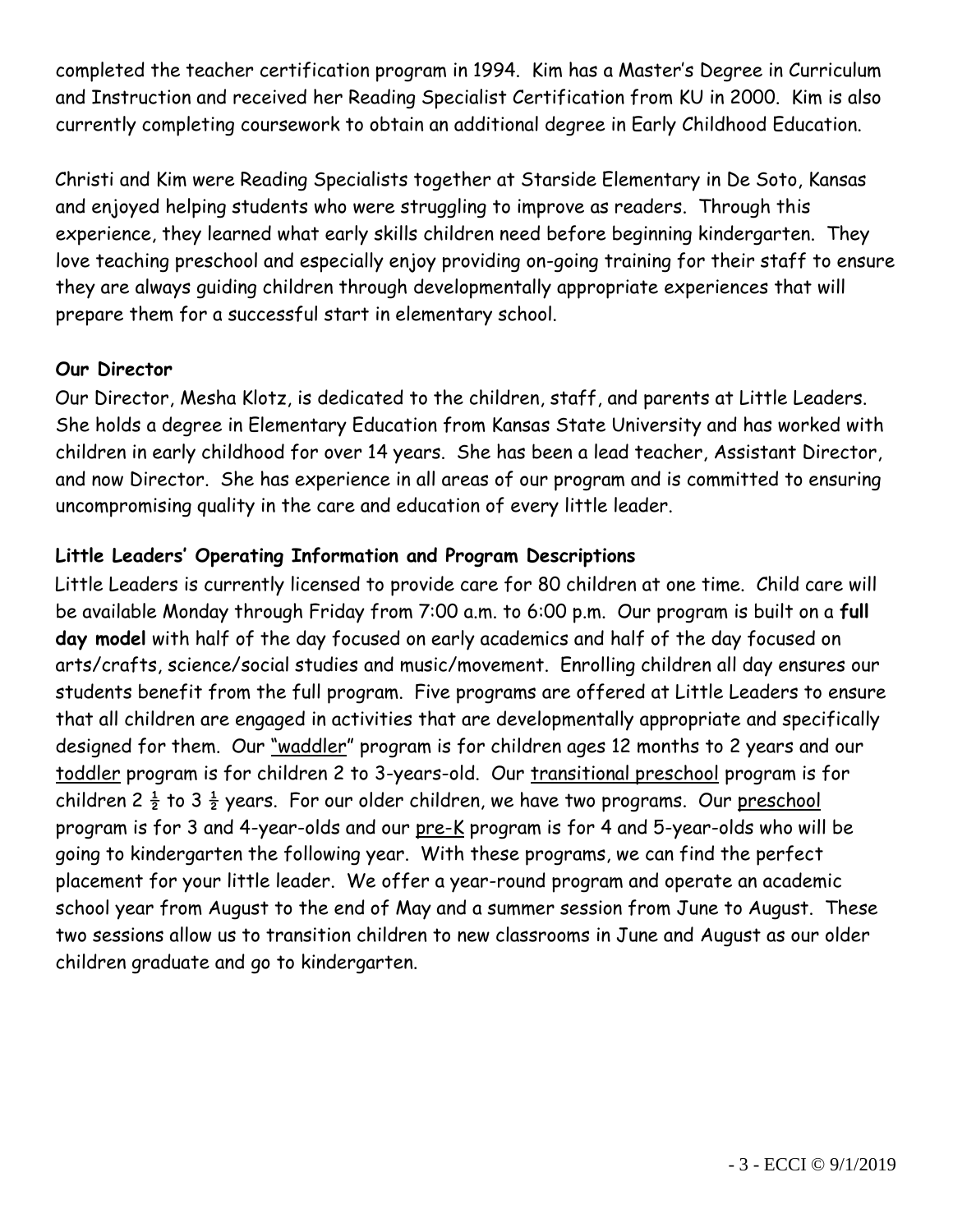

#### Waddlers:

Your little one will be loved and cared for within a classroom designed to meet the unique need for individualized care at this precious stage of development. Routines and schedules will be established and adjusted as our "waddlers" grow. With the research-based understanding that children are born ready to learn, our teachers will build a loving, trusting relationship with your child and provide one-on-one engagement to promote learning and physical development.

#### Toddler and Transitional Preschool Programs:

Your child will be engaged in research-based curriculum that is developmentally appropriate. Within these programs, your child will be engaged in enriching activities related to the current theme. Your child will also have a special activity each day which will include one of the following: Arts/Crafts, Cooking, Science or Sensory Experiments, Social Skills, Sign Language, and Music and Movement. Children will have the opportunity for outside play daily when weather permits or they will participate in gross motor activities within the classroom, if inclement weather keeps them from going outside. Little Leaders will follow the health department's guidelines for excessive heat and cold temperatures for being outside.

#### Preschool and Pre-K Programs:

Children attending preschool and pre-K will participate in our Academic and Learning Extensions Program. During the academic portion of the day, your child will be engaged in a research-based curriculum that is developmentally appropriate in reading, writing, math, science, and social studies. With the Learning Extensions activities, your child will enjoy enriching activities related to the current theme. Your child will also have a special activity each day which will include one of the following: Arts/Crafts, Cooking, Science Experiments, Social Studies Exploration, and Music and Movement. This unique program will introduce children to historical places around the world as well as famous artists and composers. Children will have the opportunity for outside play daily when weather permits or they will participate in gross motor activities within the classroom, if inclement weather keeps them from going outside. Little Leaders will follow the health department's guidelines for excessive heat and cold temperatures for being outside.

The teachers in the preschool and pre-K classrooms will be focusing on academics to prepare our little leaders for a successful start in kindergarten. To be sure that our teachers can focus on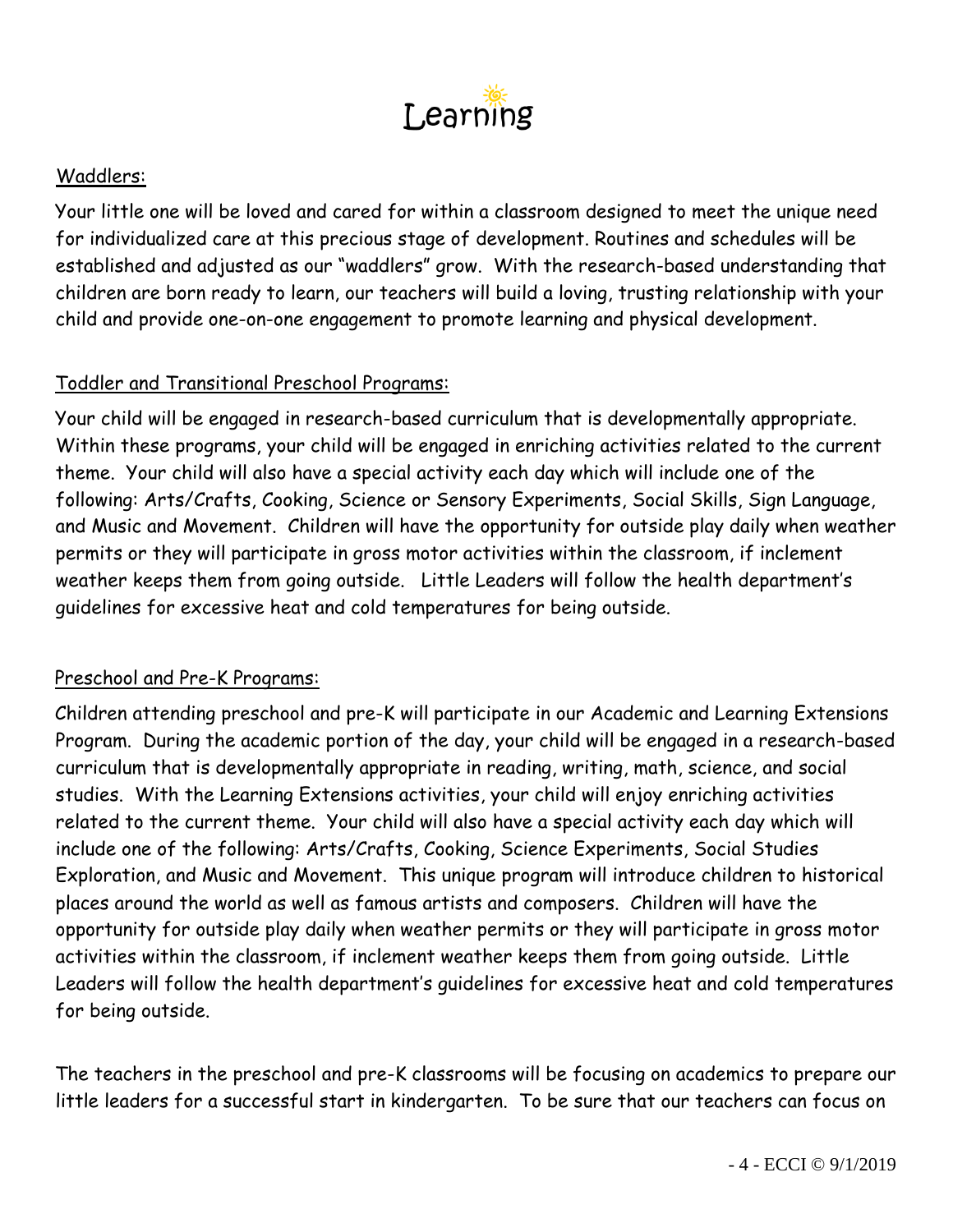the curriculum and guide children through their learning, children enrolling in these classrooms will need to be independent in the restroom.

We understand at this age that children may need help cleaning up after using the restroom, but children will need to be wearing underwear and able to indicate his/her restroom needs before starting our academic year. Pull-ups during rest time are still acceptable, as we know some children have not yet learned to wake up if a restroom need arises.

#### **Little Leaders Curriculum**

The curriculum at Little Leaders is based on science and social studies themes and has a strong academic focus on reading and math skills. Children will be engaged in activities that can best be described as "learning disguised as fun." The themes will capture children's interests and they will be invited to learn about their world through songs, games, stories, and creative play while developing the important cognitive, social, emotional, and physical skills that they need before entering kindergarten. Since studies show that "leaders are readers," reading to children will be an integral part of each day.

Children will often participate is some very messy fun in the classroom and on the playground! While we will always encourage good hygiene and will clean up after our activities, children may occasionally get their clothes dirty despite our best efforts. Because of this, school may not be the best place for their best clothes.

**Holiday Celebrations:** Little Leaders will celebrate traditional holidays by reading books and making crafts, and special attention will be given to acknowledge and respect varying cultures and beliefs. We will have parties for Valentine's Day, Easter, Halloween, and Christmas. If you do not wish for your child to participate in these activities, please let a director know.

**Family Involvement:** Little Leaders welcomes parents to visit and observe our activities at any time. We offer family-fun activities four times a year as well as Curriculum Nights, Parent/Teacher Conferences, and Love & Logic parenting classes. Our family activities include an annual Carnival, Fall Fest with Trunk or Treat, Storyteller Night, and a children's music concert during Week of the Young Child. In addition, we offer child development and early literacy information and books to promote reading at home. These resources are available to parents in our library.

**Birthday Celebrations:** We enjoy celebrating birthdays at Little Leaders and know that it is a very special time for the children. Birthday celebrations will be kept short and will take place during snack time to not disrupt the regular routine. Parents are welcome to send birthday treats such as cookies or cupcakes to share with the class; however, we ask that parents not send goodie bags with toys. These types of toys often get lost during the day which can cause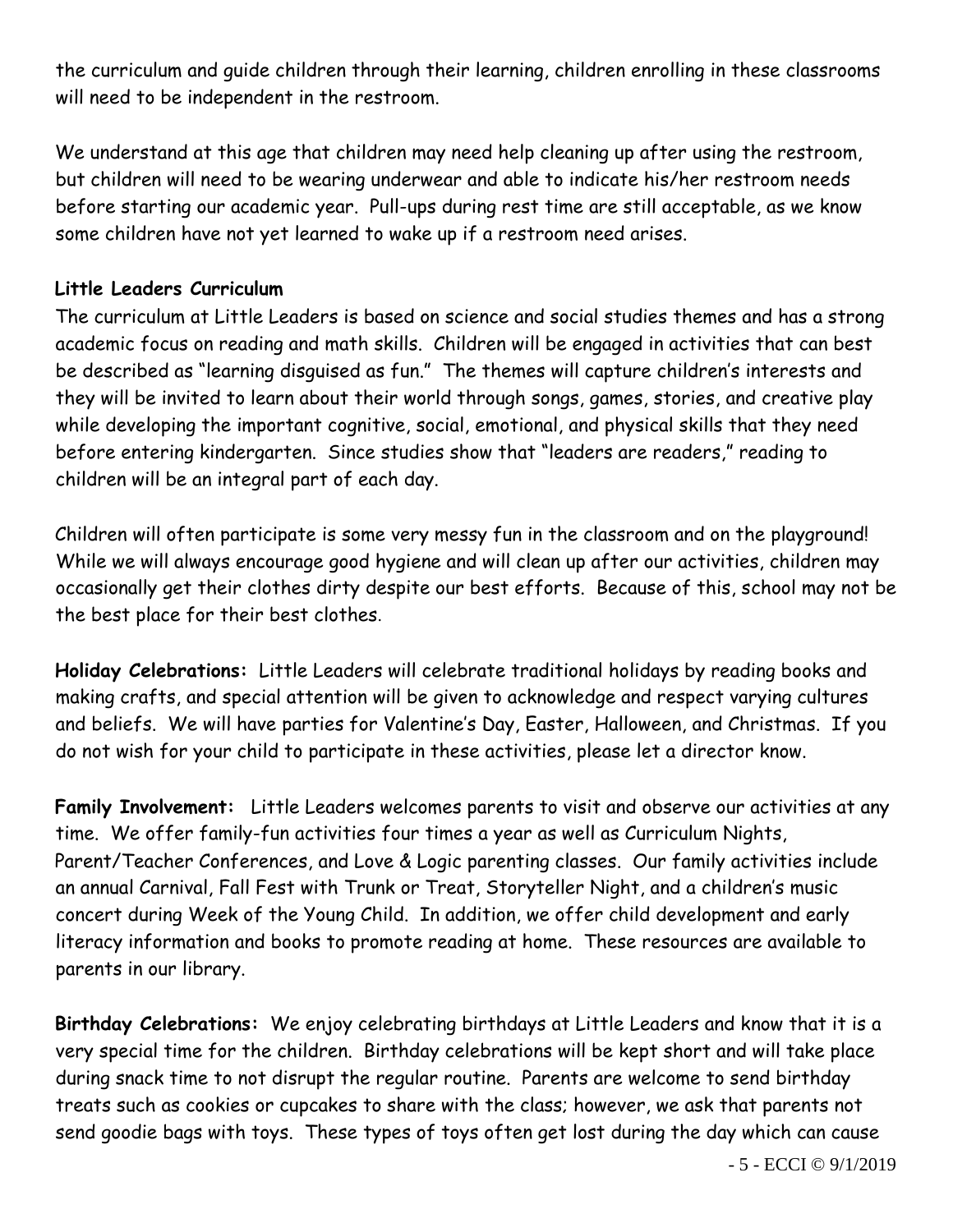hurt feelings. If sending treats, we ask that you not send hard candy, popcorn, or items containing peanuts or peanut butter.

**Birthday Invitations:** You are welcome to pass out invitations at school if you plan to invite the whole class. However, if you are not inviting everyone, we ask that you use the Little Leaders' Directory for contact information and share the invitations outside of Little Leaders.

**Breakfast, Snacks and Lunch:** Little Leaders will provide breakfast and one snack in the morning and one snack in the afternoon. A delicious and nutritious lunch will be served at 11:15 for our younger children and 11:40 for our older children. Because of allergies and the potential for severe allergic reactions if food is shared, we ask that children do not bring their own food for breakfast, snacks or lunches. Accommodations will be made for children who, due to medical reasons, need to bring their own food.



#### **I Care Rules**

At Little Leaders, fun activities, games, songs, and puzzles from the Peace Education Foundation will be used to teach children the "I Care Rules" and important skills like listening, cooperating, and sharing. As children are guided through personal and social situations, they will develop important self-regulations skills that are the foundation for all other formal learning. Below you will find the five "I Care Rules" that the toddlers and preschool children will be learning:

- 1. We listen to each other.
- 2. Hands are for helping, not hurting.
- 3. We use I-Care-Language.
- 4. We care about each other's feelings.
- 5. We are responsible for what we say and do.

#### **Problem Solving Technique (F.R.I.E.N.D.)**

**F**ace-to Face (The teacher will face the children at eye level and speak in a calm and gentle manner.) **R**ecognition (The teacher states observation: "You look very angry.")

**I**nquire (The teacher asks each child to tell him/her what happened.)

**E**cho (The teacher will repeat each child's statement: John you are saying Chris took the tricycle from you. Chris you are saying that John doesn't want to share with you.)

**N**egotiate (John wants to let you ride the tricycle for 10 minutes and then he can ride it for 10 minutes. The teacher may have to help with negotiations in the beginning.)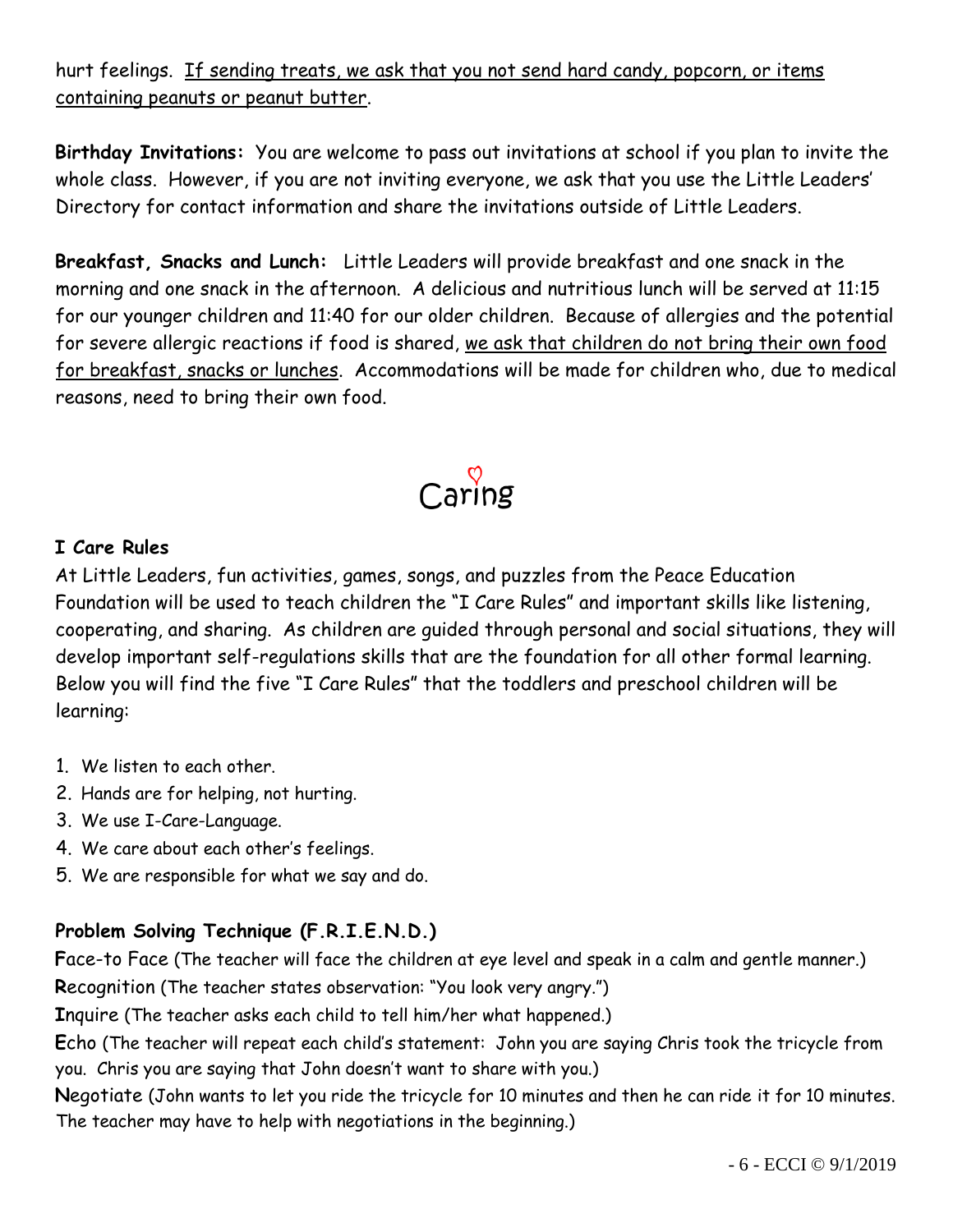**D**own Time (The teacher praises the children for solving the problem and then follows-up to make sure the problem has been solved.)

#### **Love and Logic**

Little Leaders' staff will be trained in Love and Logic to ensure they are guiding children in a loving way to learn from their own decisions. This approach will emphasize offering choices throughout the day to empower children to know that they are capable and can be good decision makers and can also learn from the natural consequences of mistakes under the guidance of a caring adult. Love and Logic parenting classes will also be offered throughout the year to encourage consistency and a home-school partnership in the care and education of each little leader. These classes are free to parents and guardians and will be made available on-line for convenient, self-paced learning.

#### **Rewards/Consequences**

Your child will be rewarded daily with smiles, hugs, and constant praise for good choices. Children may also earn trips to the "treasure box" for consistent, positive behavior. Children who need more positive encouragement may have a specific plan in place to guide them in making good choices.

**Waddlers/Toddlers**: When necessary the techniques listed below will be used to encourage children to follow the "I Care Rules." Consequences will be determined by the situation and by what is developmentally appropriate for each child. Corporal punishment will not be used at Little Leaders.

- 1. Redirection: Children will be redirected to another activity and encouraged to try again at another time.
- 2. Natural or logical consequences may be used to encourage positive behavior.
- 3. Ignoring: Behaviors that are not harmful may be ignored so that they are not reinforced with undue attention.

**Preschool and Pre-K:** When necessary the techniques listed below will be used to encourage children to follow the "I Care Rules." Consequences will be determined by the situation and by what is developmentally appropriate for each child. Corporal punishment will not be used at Little Leaders.

- 1. Redirection: Children will be redirected to another activity and encouraged to try again at another time.
- 2. Natural or logical consequences may be used to encourage positive behavior.
- 3. Ignoring: Behaviors that are not harmful may be ignored so that they are not reinforced with undue attention.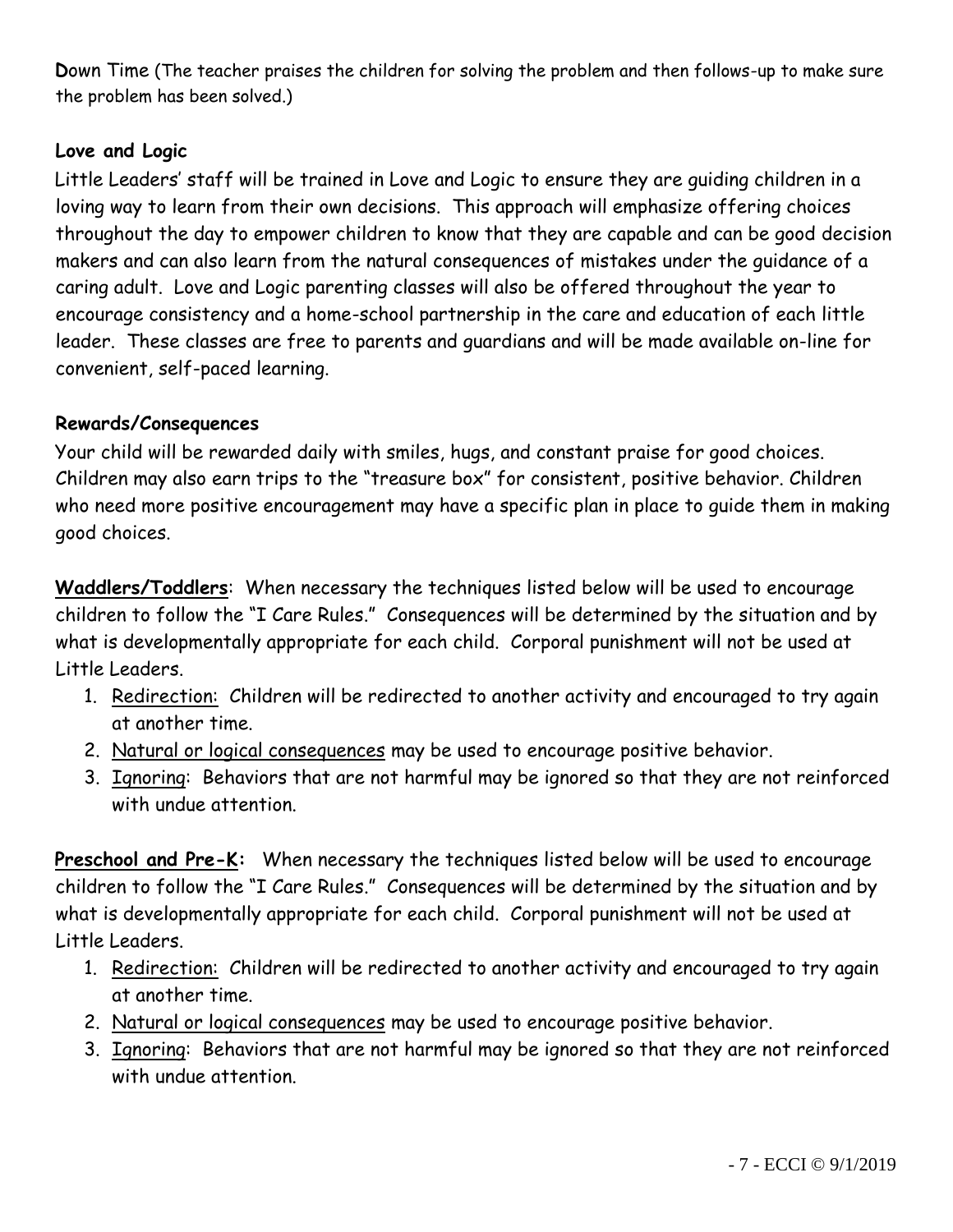- 4. Conflict Resolution: When appropriate, children will be asked what "I Care Rule" is being broken and will be encouraged to think about positive choices and to solve problems with the "F.R.I.E.N.D." technique.
- 5. Peaceful Pause: A child who is having trouble regaining self-control or is being harmful to other children will be separated from the group. The child will be encouraged to rejoin the group when he/she is ready to show appropriate behavior. This pause from activity will not be used as a punishment but to provide the child with time to regain self-control and make good choices.

A private meeting with parents will be requested if a child's behavior is continuously inappropriate or dangerous. Parents are encouraged to schedule a time to meet if there is ever a concern about behavior or any other issue at Little Leaders.

#### **Biting and Aggressive Behavior Policy**

Biting is a natural, developmental stage for many children. It usually does not last for an extended period of time if the appropriate action is taken to help reduce the occurrences. Children bite and are aggressive for a variety of reasons: frustration, anger, joy, overwhelmed, over-tired, (emotions they cannot yet express), teething, or just experimenting and testing limits. Our teachers will assess each incident to help better understand why a child is biting or showing aggressive behavior. This will help us respond to each individual child's needs. Below is a timeline of steps to be taken when a child bites or is aggressive.

#### Steps taken for Preschool and Pre-K Children:

For each occurrence, appropriate first aid and care for the child who was bitten will be applied and documentation of each incident with both sets of parents being notified.

1<sup>st</sup> incident: Peaceful Pause in the classroom (No biting, biting hurts), teacher will notify both sets of parents, assessment of why child might be biting and plan of action based on child's development. 2<sup>nd</sup> /3<sup>rd</sup> incident: Removed from classroom, assessment of why child might be biting and plan of action based on child's development (teacher will share plan of action with parents of child biting) 4 th/-5 th incident: One day suspension

6 th incident: Action taken based on individual child's age, development, and severity of behavior.

#### Steps taken for Toddler Children:

1<sup>st</sup>/2nd incident: The child biting/hurting will be redirected in classroom (The teacher will say No biting, biting hurts, or our hands/feet are for helping), the incident will be documented, the parents of the child biting/showing aggressive behavior will be notified in writing, an ouch note will be created for the parents of the child hurt if an injury has occurred.

3<sup>rd</sup> incident: The above procedures will be followed and the parents of the child biting/showing aggressive behavior will also receive a phone call to discuss the behavior. An assessment of why the child might be biting/showing aggressive behavior will be made and a plan of action based on the child's development will be created and shared with the parents of the child biting/showing aggressive behavior.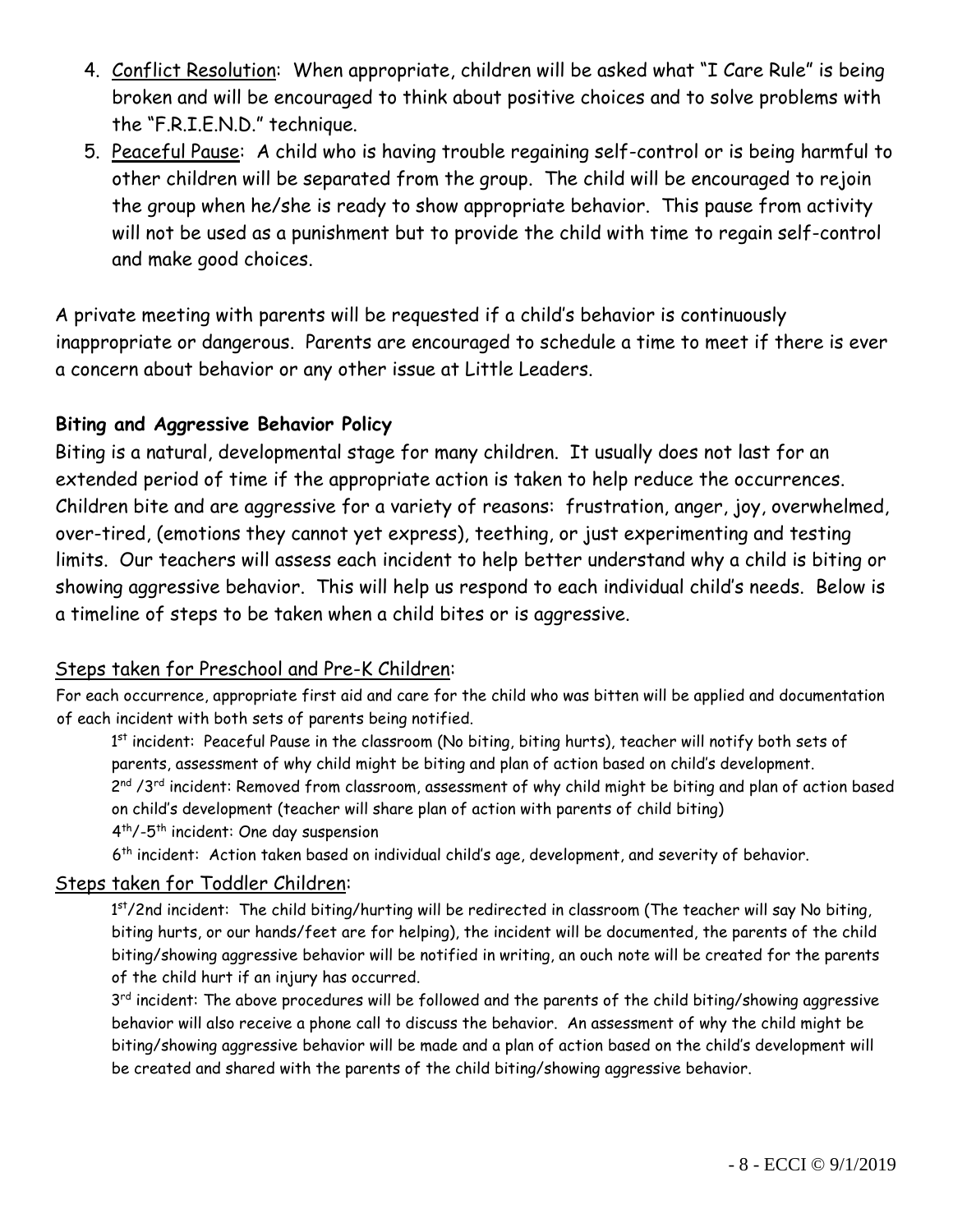Additional Incidents: The above procedures will be followed, and the plan of action will be continued. Progress will be monitored and reviewed. Action taken based on individual child's development and severity of bites/aggressive behavior.

Since biting and some aggressive behavior is a natural developmental stage for many toddlers, the staff at Little Leaders will help guide children through this developmental stage with love and patience and the understanding that it takes time to unlearn a behavior. However, if a child is not showing progress after two months of intervention, it may be necessary for Little Leaders to dismiss the child for the safety and well being of the other children in the classroom.

Additional information on responding to biting and developmentally appropriate practices is available upon request.



#### **Outdoor Learning**

Daily outdoor activities are an integral part of our program. Studies have shown that children who learn outdoors develop a sense of self, independence, confidence, creativity, decisionmaking and problem-solving skills, empathy towards others, motor skills, self-discipline and initiative. Your child will have the opportunity to benefit from being outdoors to move, explore, create, and (of course) play!

#### **Community Garden**

Our little leaders will have a hand in creating an annual community garden. Your child will not only learn about working together, planting, and caring for what they've grown, but will also learn how their efforts can benefit the community as they share what they've grown with others.

**Non-Discriminatory Policy:** Children will not be discriminated against regarding their own or their parents'/guardians' race, color, religion, national origin, ancestry, physical handicap, gender, or sexual orientation.

#### **"Outside Babysitting" Waiver**

Little Leaders does not promote or sponsor private babysitting services for children outside of any services offered or approved by Little Leaders ("outside babysitting"). Parents will be asked to sign a waiver to acknowledge that Little Leaders is not a party to any outside babysitting agreement reached between any parent and/or legal guardian and any individual, including an individual who is currently employed by Little Leaders.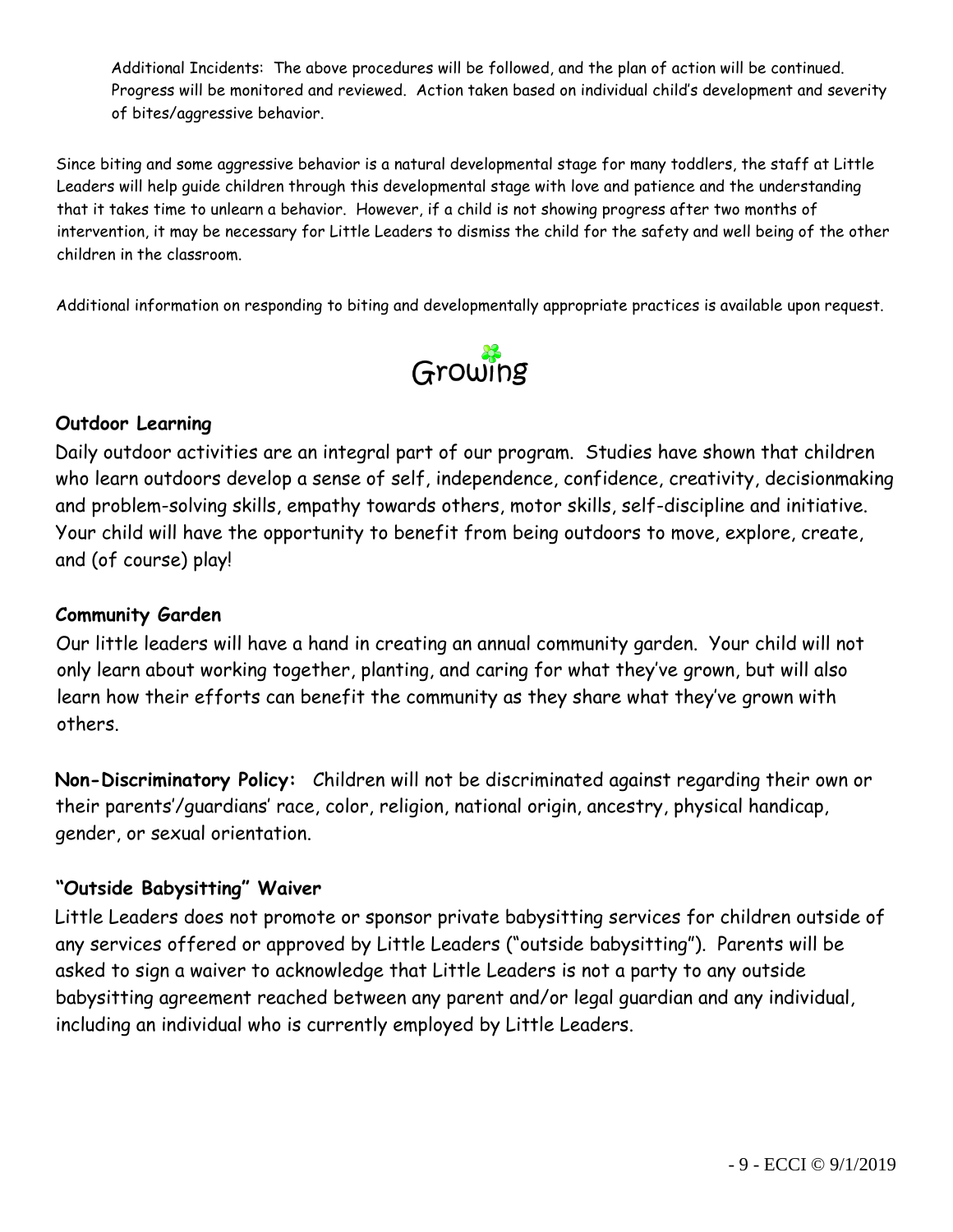#### **Holidays**

Little Leaders will be closed in recognition of the following paid holidays: 2 Days for New Year's \*Martin Luther King, Jr. Day Two Days in March (TBA) Memorial Day **Fourth of July** \*One Friday in August (TBA) Labor Day 2 Days for Thanksgiving 3 Days for Christmas

If a holiday falls on a weekend, Little Leaders will announce which weekday(s) it will close in recognition of the holiday. An updated list will be provided each August with exact dates for holiday closings. \*These days will be used for staff development.

#### **Inclement Weather**

Little Leaders will make every effort to be open during inclement weather. However, it may be necessary at times to close due to extreme ice and snow conditions. Under these circumstances, Little Leaders will either have a two-hour late start with a shortened day and open at 9:00 a.m. and close at 5:00 p.m. OR Little Leaders will close. This decision will be **emailed to parents through our Tadpoles® software by 6:00 a.m.** If you do not have access to the internet after 6:00 a.m., please feel free to call Christi at 913-484-4051 or Kim at 785766-3464.

Regular rates will apply on days when Little Leaders is closed due to inclement weather or any other unforeseen circumstance that would force the center to be closed. However, parents will receive credit for any day beyond the third unscheduled closing occurring within a school year (September through August).

#### **Sick Children and Accidents**

The Health Department prohibits a contagious child in group care and provides guidance for when children should be kept at home due to illness. Little Leaders will follow the Health Department guidelines for determining attendance. Please notify Little Leaders if your child has a communicable disease or contagious illness (strep throat, flu, etc.) so that other parents can be notified to watch for symptoms in their children. If a child becomes ill while at Little Leaders, parents will be called and will need to pick up the child within one hour. If parents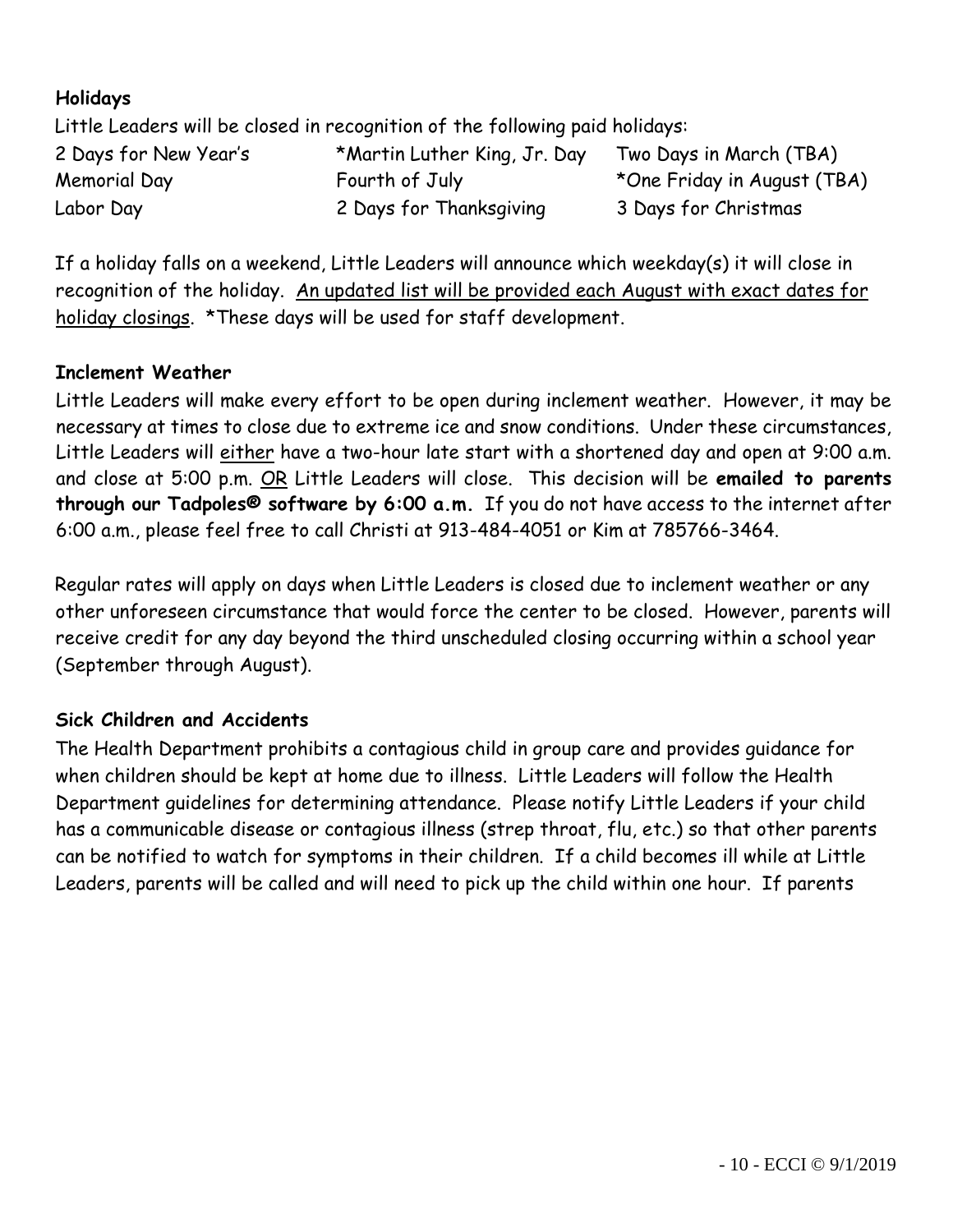cannot be reached, Little Leaders will contact the first person on the child's emergency contact list and work down the list until someone is reached who is able to take the child home.

Children with a fever of 101 degrees may not return to Little Leaders until they are fever free (without the aid of fever reducing medication) for 24 hours. Children with diarrhea, unexplainable rashes, head lice, eye infection, or vomiting should not be sent to Little Leaders. Children must be free of these symptoms for 24 hours before returning to Little Leaders. Children with head lice will need to be treated and nit free before returning to Little Leaders. This illness policy was created using the *Exclusion of Ill Children* form from the Health Department. This form is included in the Forms and Handouts and may be referred to for more information about when children should be kept out of group care. Little Leaders may request a doctor's note to confirm a child is well and able to be in child care after an illness.

For the health and safety of all and out of consideration for those who are too young to have yet received all their immunizations, Little Learners requires children in attendance to be current on (or on a catch-up schedule for) all the immunizations required by the Kansas Department of Health and Environment.

#### **Tuition Rates**

Rates at Little Leaders are based on the room in which your child is enrolled and not on the age of your child. The difference in price is due to the ratio, as younger classrooms have lower teacher-to-child ratios than our older classrooms. Priority is given to full-time children and those enrolling MWF or TR. Classroom placement will be determined by Little Leaders and will be based on birthday and days of attendance. A \$10/week discount is offered for siblings. Students and Staff of Kansas City Kansas Community College will be eligible for a \$25/week discount, based on space available. Payment is due on the first day your child is scheduled to attend each week. Weekly electronic Direct Payments can be set up and are encourage. A \$10 charge per day will be assessed for late or incomplete payments. Returned checks will be assessed a \$35 service charge. Consistent failure to make timely payments may result in the requirement of Direct Payments or termination of services. Two returned checks will result in a cash only requirement or termination of services.

| .                                   |                                         |                                                                          |                           |  |
|-------------------------------------|-----------------------------------------|--------------------------------------------------------------------------|---------------------------|--|
| Classroom                           | Ratio                                   | <b>Full Time Rate</b>                                                    | Part Time/Daily Rate      |  |
| Purple Diamonds ("Waddlers")        | 1:5 or 2:10                             | \$225<br>$(12$ months $-2$ years)                                        | $$48$ /day                |  |
| <b>Yellow Stars (Toddlers)</b>      | 1:5 or $2:10$ or<br>1:7 or 2:14 or 1:10 | \$225(1 – 2 $\frac{1}{2}$ years) or<br>\$200 (2 - 3 $\frac{1}{2}$ years) | \$48/day or<br>$$42$ /day |  |
| Red Hearts (Transitional Preschool) | 1:10 or 2:20                            | \$190<br>$(2 \frac{1}{2} - 3 \frac{1}{2} \text{ years})$                 | $$42$ /day                |  |
| Greens (Preschool) Circles          | 1:12 or 2:24                            | \$160<br>(3 - 4 ½ years)                                                 | \$38/dav                  |  |
| Blues (Pre-K)<br>Rectangles         | 1:12 or 2:24                            | \$160<br>$(4-6 \text{ years})$                                           | \$38/dav                  |  |

#### **Classroom Rates**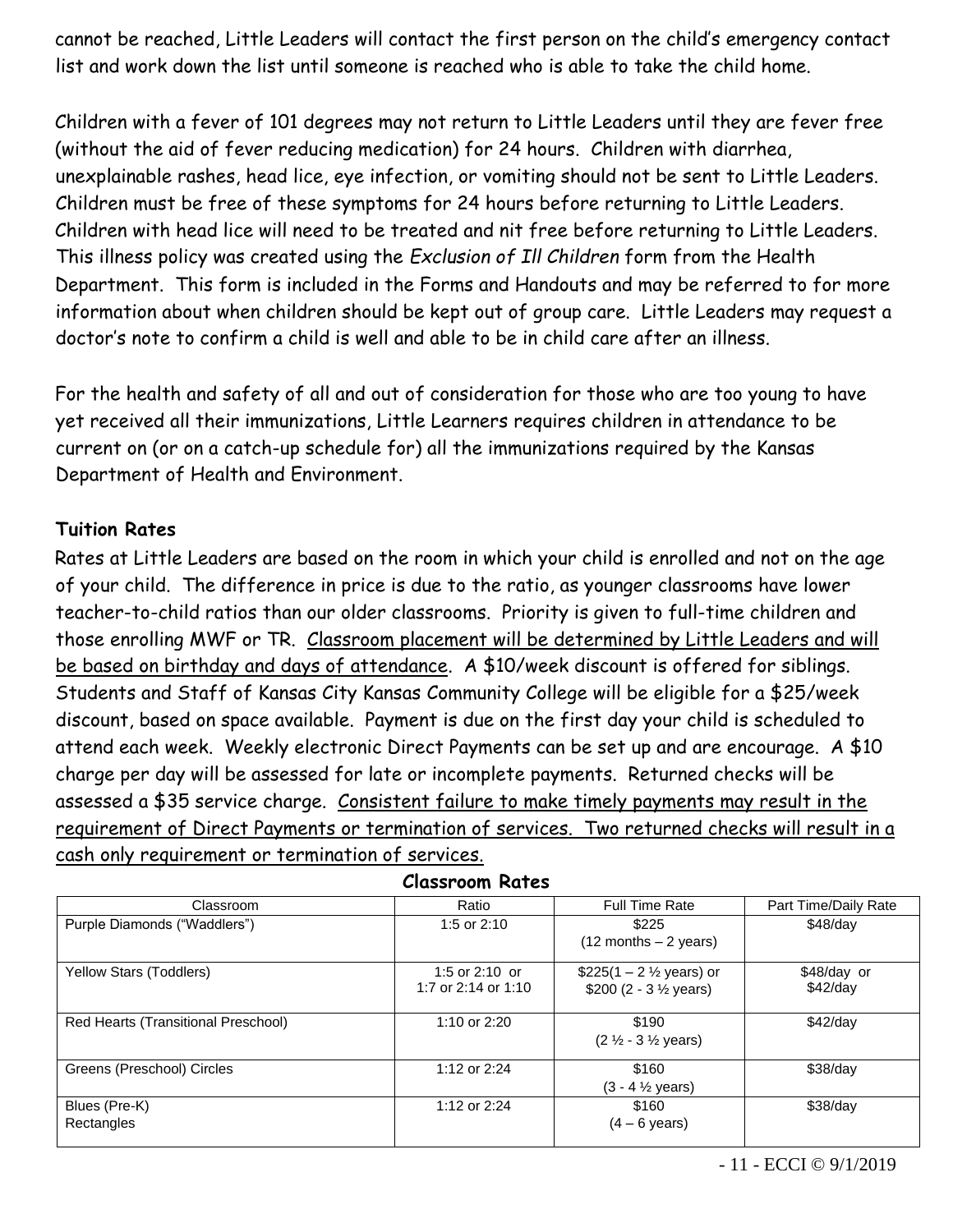| Super Kindergarten (after finishing Knd.)* (this | 1:14 | \$220         | $$45$ /day    |
|--------------------------------------------------|------|---------------|---------------|
| program may or may not be available every        |      | (summer only) | (summer only) |
| year depending on need and space available)      |      |               |               |

Little Leaders will be open from 7:00 a.m. – 6:00 p.m. Monday – Friday. We understand that there may be times when being late is unavoidable; however, in these situations please provide Little Leaders with a courtesy call. If early drop-offs and late pick-ups become a consistent problem, we will reserve the right to implement a late fee of \$1 per minute.

#### **Registration/Enrollment Fee**

A *nonrefundable* registration fee of \$75 will be due at the time of enrollment. This fee secures your child's placement and helps cover the cost of supplies, provides the use of a rest time pillow and cot, and holds your child's place until he/she begins attending Little Leaders. The enrollment fee will be waived for students of Kansas City Kansas Community College. A *refundable* deposit equal to one week's tuition is also required at the time of enrollment to secure your child's placement. This deposit is refundable *only* after attending and with a twoweek notice before your child's last day at Little Leaders. If you choose not to attend, the enrollment fee **and** deposit will not be refunded. A yearly continuing enrollment and activities fee will be assessed each year and will be due August  $1<sup>st</sup>$  for the following academic school year. The annual fee is \$50/child. This covers the cost of replenishing supplies and activities throughout the year.

#### **Termination**

Little Leaders may ask that another provider be found if there are unresolved behavioral issues or issues involving noncompliance with stated policies. Whenever possible, parents will be given two weeks to find another placement. However, Little Leaders may terminate care without giving notice if a child's behavior is consistently inappropriate and/or dangerous or if timely payments are not made. Parents will also need to give a two-week notice when terminating child care. If a two-week notice is given, the deposit will be returned on the child's last scheduled day of care or may be applied to the final week of services. If a two-week notice is not given, the deposit will be forfeited.

#### **Communication**

Our teachers know that staying connected to your child's day is important. Through our Tadpoles® software, teachers are able to send parents pictures during the day as well as an email with detailed information about your child's daily activities. Parents are also able to download the Tadpoles® app, which will enable them to communicate easily with their child's teacher to report absences or share information.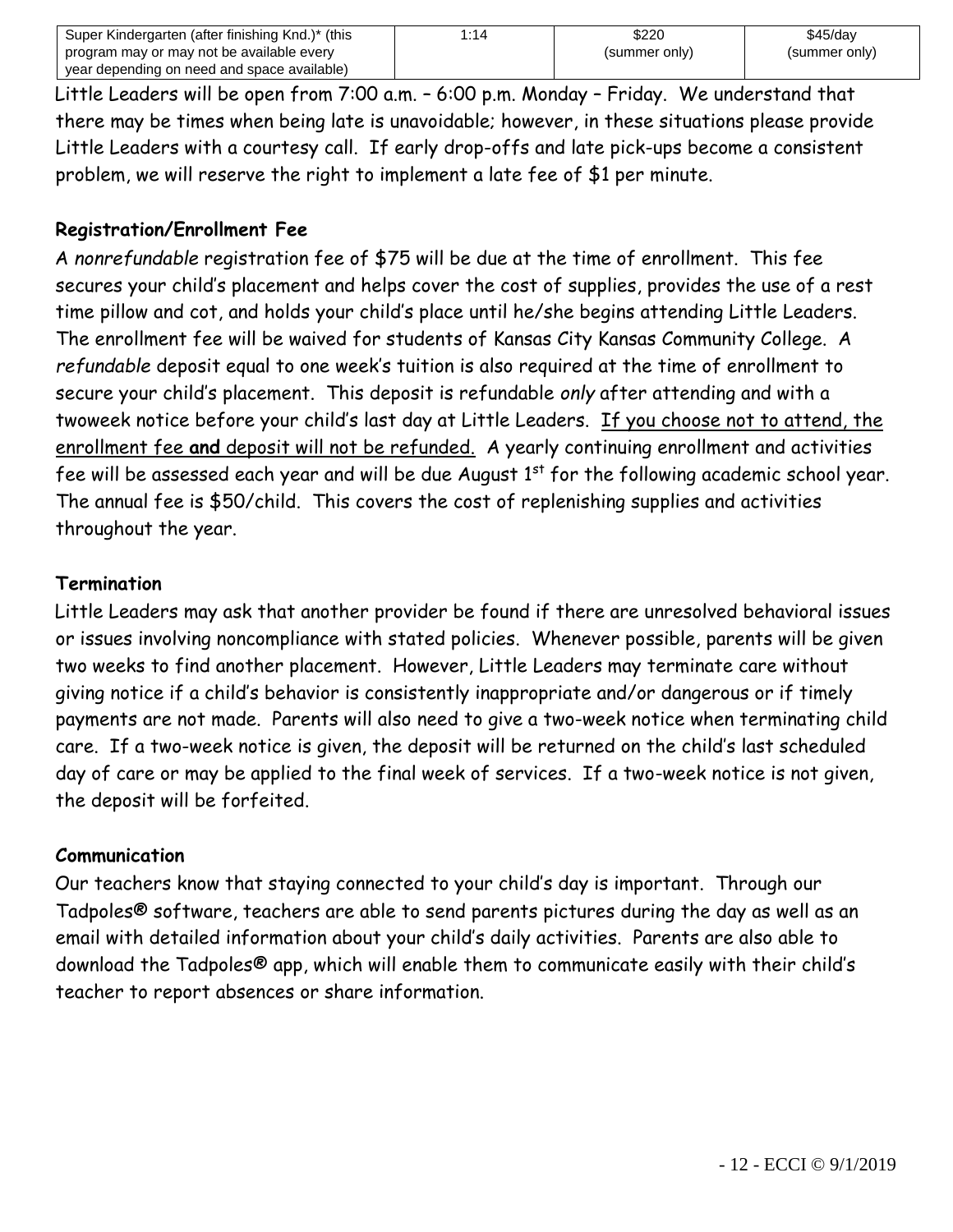*Thank you for considering Little Leaders. We look forward to having your child in our care. If you have any questions, please don't hesitate to call. We would be happy to visit with you more about the experiences your child will have at Little Leaders.* 

#### **Enrollment**

The documents listed below are included in the Forms and Handouts packet. Please take note of the forms that will need to be signed and returned. We ask that these forms be returned at least one week before your child's first day at Little Leaders. A signed agreement must be returned with the enrollment fee and deposit before an opening will be considered filled.

#### **Forms and Handouts Checklist**

- Child Profile\*
- Parent-Provider Agreement\*
- Authorization for Emergency Medical Care\* **Must be notarized—children cannot attend until this form is on file**
- Medical Record and Health Assessment\* **Must be signed by a doctor—children can not attend until this form is on file**
- Permission to Administer External Non-Prescription Preparations Form\*
- Permission to Photograph Form\*
- Child Pick Up Form\*
- "Outside Babysitting" Waiver\*
- Direct Payment Authorization
- Checklist for items to be left at Little Leaders
- Guidelines for Exclusion of Children Who are Ill

\*must be signed and returned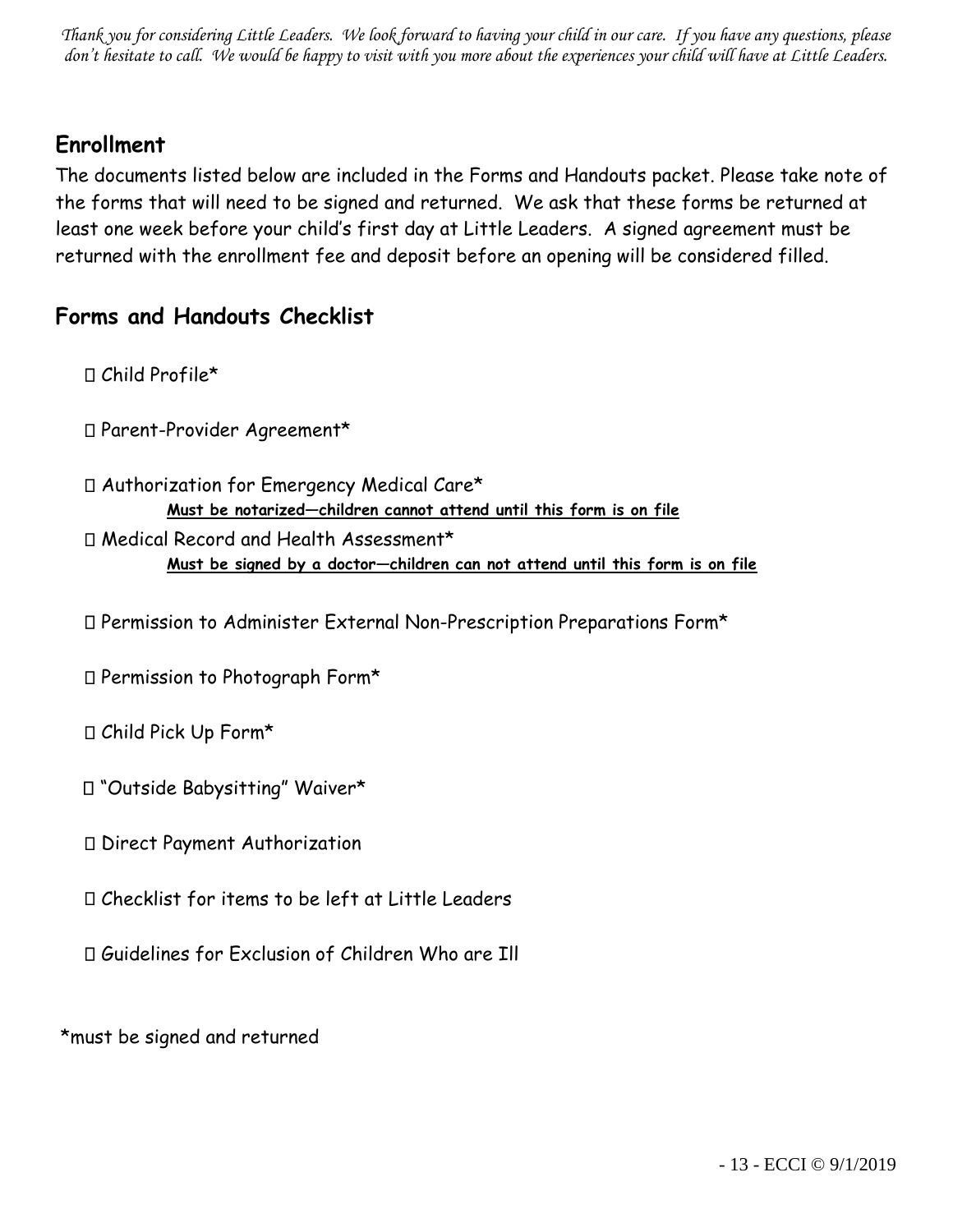- 14 - ECCI © 9/1/2019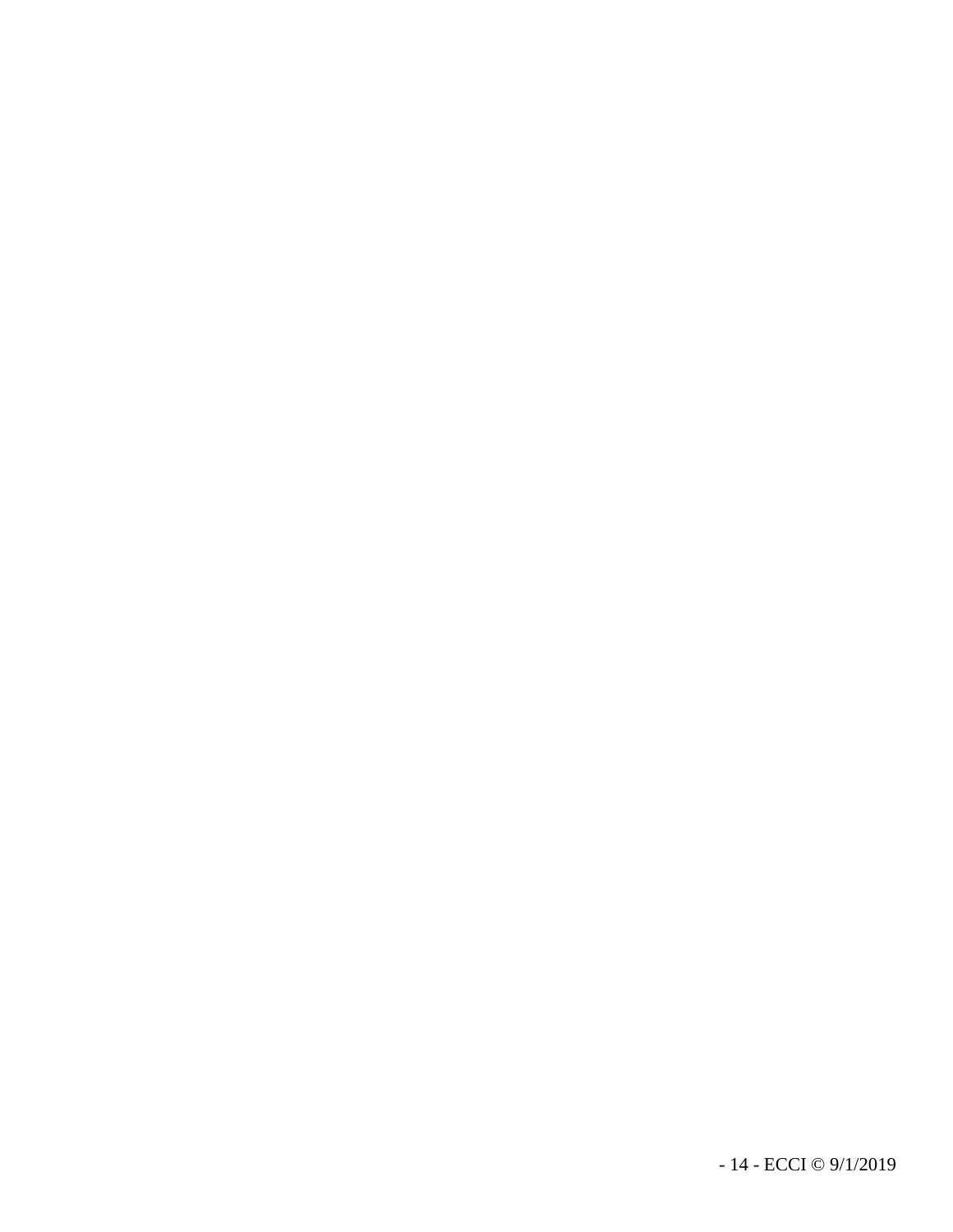#### **Little Leaders Sample Daily Routine**

| * The times listed are based on our Pre-K program. Preschool and Toddler times will vary slightly in each classroom. |                                                                                                                                                                                                                                                                                                                                                                                                                                                                                                                 |                                                                                                                                                                                                                                                                |                                                                                                                                                                                                                                                                                   |  |  |
|----------------------------------------------------------------------------------------------------------------------|-----------------------------------------------------------------------------------------------------------------------------------------------------------------------------------------------------------------------------------------------------------------------------------------------------------------------------------------------------------------------------------------------------------------------------------------------------------------------------------------------------------------|----------------------------------------------------------------------------------------------------------------------------------------------------------------------------------------------------------------------------------------------------------------|-----------------------------------------------------------------------------------------------------------------------------------------------------------------------------------------------------------------------------------------------------------------------------------|--|--|
| $7:00 - 8:15$                                                                                                        |                                                                                                                                                                                                                                                                                                                                                                                                                                                                                                                 | <b>Breakfast</b>                                                                                                                                                                                                                                               | Children arriving after 8:15 a.m. should<br>eat breakfast at home.                                                                                                                                                                                                                |  |  |
| 8:15-9:00                                                                                                            |                                                                                                                                                                                                                                                                                                                                                                                                                                                                                                                 | Free Play                                                                                                                                                                                                                                                      | Children will have time to play and explore<br>while learning to share and interact with<br>others.                                                                                                                                                                               |  |  |
| 30 minutes in<br>the morning                                                                                         |                                                                                                                                                                                                                                                                                                                                                                                                                                                                                                                 | Outside Play                                                                                                                                                                                                                                                   | Weather permitting, each morning<br>children will play outside otherwise, we<br>will play inside.                                                                                                                                                                                 |  |  |
| 9:00-11:30                                                                                                           | <b>Academic Activities</b><br>Children will participate in whole group, small group, and individual choice activities. Through songs, games,<br>stories and creative play, children will learn the skills described below when appropriate to their development.<br>Children will also have the opportunity for an outside play break during this time.                                                                                                                                                         |                                                                                                                                                                                                                                                                |                                                                                                                                                                                                                                                                                   |  |  |
|                                                                                                                      | <b>Social</b><br><b>Skills and Activities</b><br><b>Manners</b><br>"I-Care" Rules<br><b>Conflict Resolution</b><br>Self Care (zip, snap, tie, button)<br><b>Dramatic Play</b><br>Singing<br><b>Unstructured Play Time</b><br><b>Outdoor Play Time</b><br><b>Gardening Time</b>                                                                                                                                                                                                                                  | <b>Math</b><br><b>Skills and Activities</b><br><b>Shape Recognition</b><br><b>Patterning</b><br><b>Number Recognition</b><br><b>Basic Counting Skills</b><br><b>Calendar Skills</b><br><b>Spatial Awareness</b><br>Comparing<br><b>Math in the Environment</b> | <b>Reading Readiness</b><br><b>Skills and Activities</b><br><b>The Alphabet</b><br><b>Letter Sounds</b><br><b>Blending &amp; Segmenting Sounds</b><br><b>Rhyming Awareness</b><br><b>Print Awareness</b><br><b>Identifying Beginning Sounds</b><br><b>Literature Appreciation</b> |  |  |
| $11:40 - 12:10$                                                                                                      |                                                                                                                                                                                                                                                                                                                                                                                                                                                                                                                 | Lunch                                                                                                                                                                                                                                                          | A nutritious and balanced meal will be<br>provided daily.                                                                                                                                                                                                                         |  |  |
| 12:10-12:30                                                                                                          | 口息                                                                                                                                                                                                                                                                                                                                                                                                                                                                                                              | <b>Read Aloud</b>                                                                                                                                                                                                                                              | A read aloud time will be used to share<br>great stories and help children prepare<br>for rest time.                                                                                                                                                                              |  |  |
| 12:30-2:00                                                                                                           | Nap/Rest Time<br>A rest mat will be provided for each child. They are also welcome to bring a special blanket or stuffed animal<br>(please label). Children who aren't tired or have out grown naps may look at books or work on puzzles but will<br>be asked to stay on their rest mats during this time. The length of nap/rest time will be based on the needs<br>of the children. Please be sure to let your child's teacher know if you feel your child is getting too much or<br>not enough time to rest. |                                                                                                                                                                                                                                                                |                                                                                                                                                                                                                                                                                   |  |  |
| $2:00 - 4:15$                                                                                                        |                                                                                                                                                                                                                                                                                                                                                                                                                                                                                                                 | Learning Extensions                                                                                                                                                                                                                                            | Children will enjoy a snack followed by a<br>theme related craft, special of the day, a<br>story, and unstructured play.                                                                                                                                                          |  |  |
| 4:15-5:00                                                                                                            |                                                                                                                                                                                                                                                                                                                                                                                                                                                                                                                 | Outside Play                                                                                                                                                                                                                                                   | Weather permitting, each afternoon<br>children will play outside otherwise, we<br>will play inside.                                                                                                                                                                               |  |  |
| 4:00-5:30                                                                                                            |                                                                                                                                                                                                                                                                                                                                                                                                                                                                                                                 | Free Play                                                                                                                                                                                                                                                      | Children will have another opportunity to<br>play and explore.                                                                                                                                                                                                                    |  |  |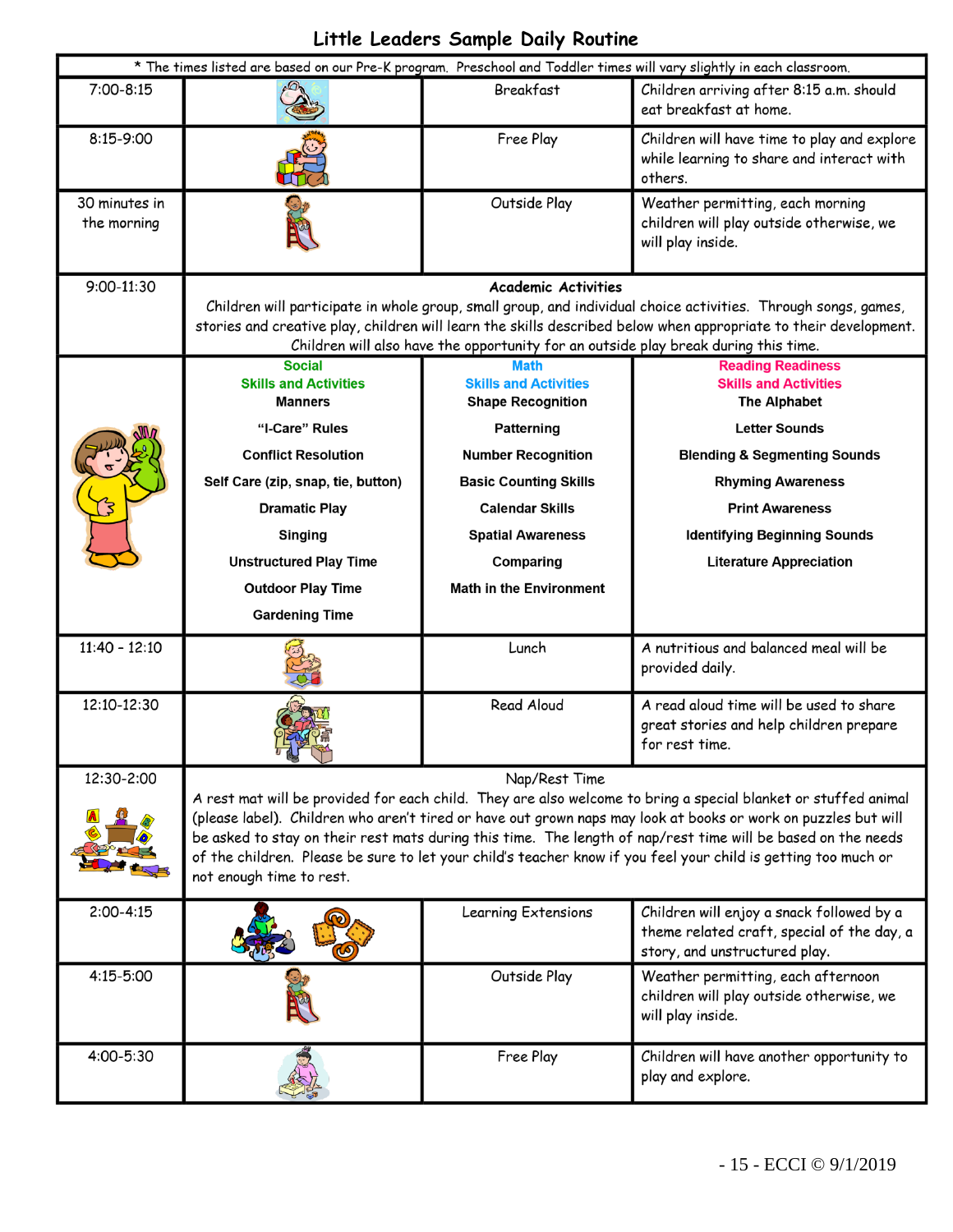## Little Leaders of KCK

### Learning, Caring, Growing

We promise you every day Your children will learn something.

> Some days they'll bring it home in their hands.

> Some days they'll bring it home in their heads.

And some days they'll bring it home in their hearts.

by Valerie Welk